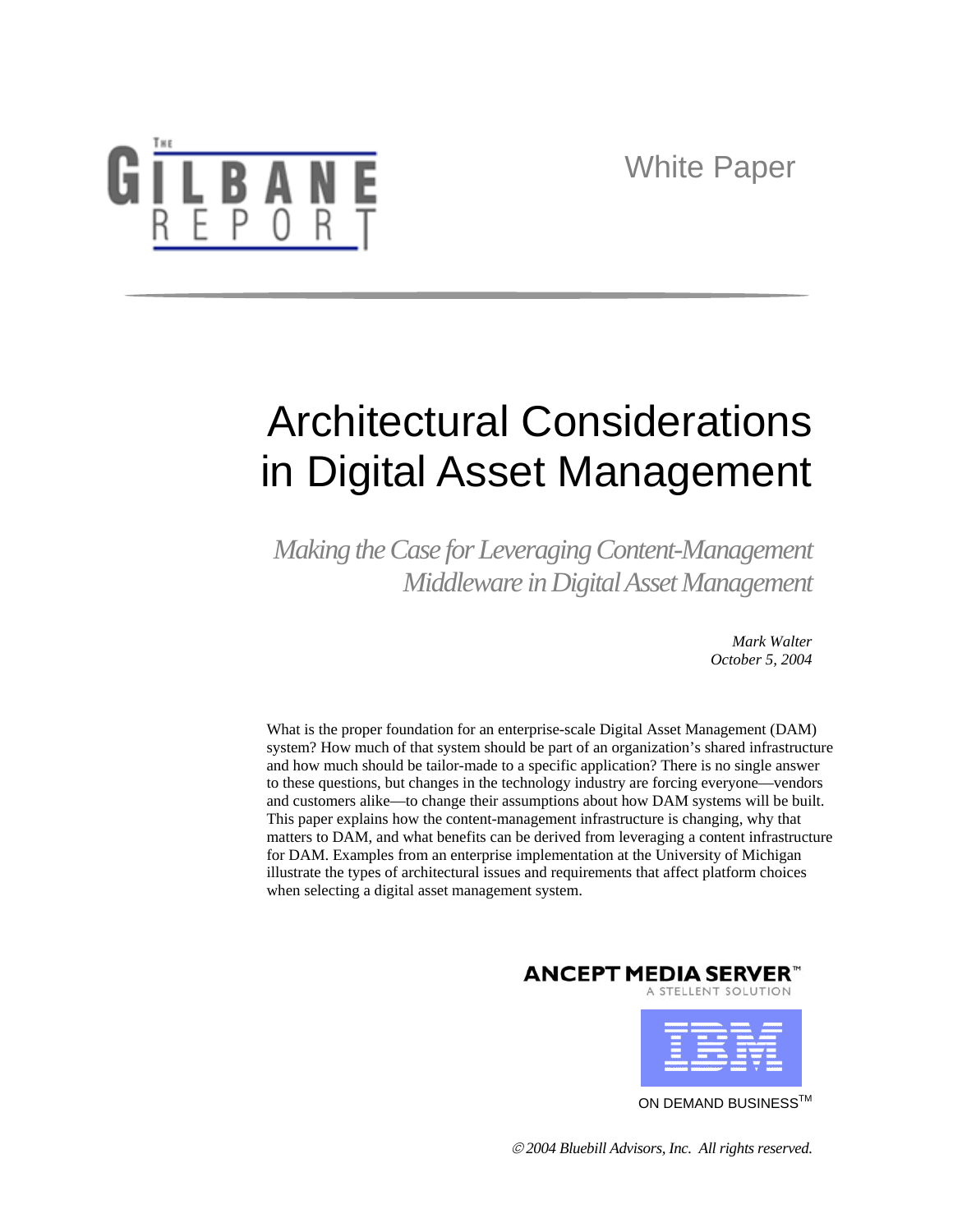## **DAM in the Context of Content-Management Architectures**

*Demand for content integration is driving organizations to lay content-management frameworks that provide common services for DAM and other content-related functions.* 

> In today's technology marketplace, digital asset management (DAM) refers to systems and processes for fine-grained management and control over rich digital media assets, notably high-resolution images, audio, video, animation, and other kinds of multimedia. Historically, DAM systems were viewed as discrete systems that served professionals in creative and production departments, and DAM systems were built from the ground up by vendors focused on serving this community of users and their specific needs. DAM vendors may have made use of standard relational databases, but much of the key functionality they provided workflow, security, storage, file capture, manipulation and delivery—was coded directly into the DAM application and tuned to the file types and business processes of managing rich media.

> Today, the landscape for managing digital assets is changing. Companies are recognizing the value of their intellectual property at an enterprise level and so are taking steps to make digital assets—and the software that manages them—available across their entire organization and even to trusted business partners and customers. The desire to incorporate rich media into a broader range of business processes is driving demand for increased integration of DAM functions with the rest of the business information-management infrastructure. This demand for content integration also extends to other types of content—text, records, email, electronic documents—which is leading many businesses to lay a common framework of generalpurpose content-management services. These services—library services, workflow services, storage services, delivery services—may not be specific to one type of asset, nor to one type of application. Instead, they provide a set of core technical capabilities that an enterprise can leverage across many content-intensive applications. These core content-management capabilities form the backbone of a new generation of content-management and digital-asset management applications that are built on top of a larger content-management framework, rather than built from the ground up as standalone applications.

*The need to incorporate rich media into a broad range of business processes is driving demand for integration of DAM functions with the rest of the business informationmanagement infrastructure.* 

What are the components of a media middleware framework? What advantages do they bring to developing a DAM system? When does it make sense for an organization to layer its digital-asset management system on top of an underlying digital media infrastructure? This paper is designed to help businesses buying DAM systems by answering those questions, presenting key considerations that influence how DAM systems are built, and illustrating with examples from the field how a media middleware framework applies to DAM in the context of a large enterprise.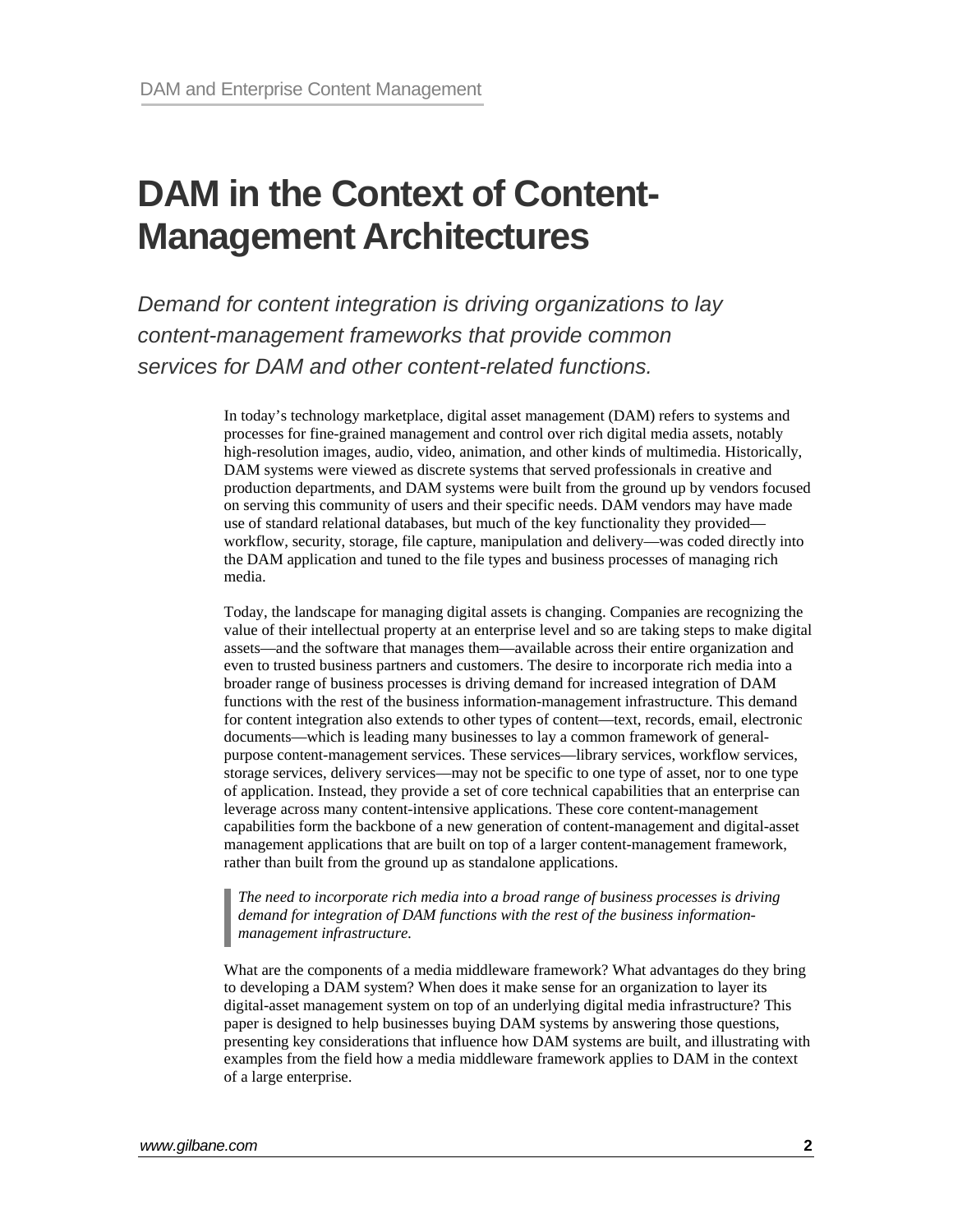## **Digital Media Middleware**

Each generation of computer technology adds a layer of abstraction that makes interaction with the computer system more intuitive, more flexible, and less bound to the specific characteristics of the hardware and software environment. Graphical user interfaces abstracted commands, so that users could invoke commands by clicking on icons or selecting a choice from a menu. Relational databases abstracted structured data from applications, which made the data accessible to a variety of software for a wide variety of purposes within a corporate enterprise. The Web abstracted Internet navigation and sparked a wave of Web-based infrastructure that now permeates the globe. As their underlying infrastructure changes, developers writing new applications take advantage of these abstractions, the standards for which are set by large industry players, such as Microsoft, IBM, or Oracle. Organizations with legacy applications struggle to integrate them with new applications written to more modern platforms.

Today, a new middleware layer for information management is emerging, one provided by enterprise content-management (ECM) suppliers, such as IBM, EMC, or Stellent, which are larger and have greater development resources than any individual DAM system supplier. In some cases, the services provided by these emerging digital media/content-management platforms create an abstraction layer for unstructured digital assets (text, graphics, and richmedia), similar to what was done over a decade ago for structured relational data. The general framework for this middleware layer of content services is depicted below in Figure 1.

DAM and content-management systems built on top of such a platform make their assets available not only to their own applications but also to other applications within the enterprise. At the same time, some ECM frameworks also abstract applications and data from devices. Developers and end users can store and later retrieve assets without necessarily having to be aware of the physical locations and storage media on which the assets reside.



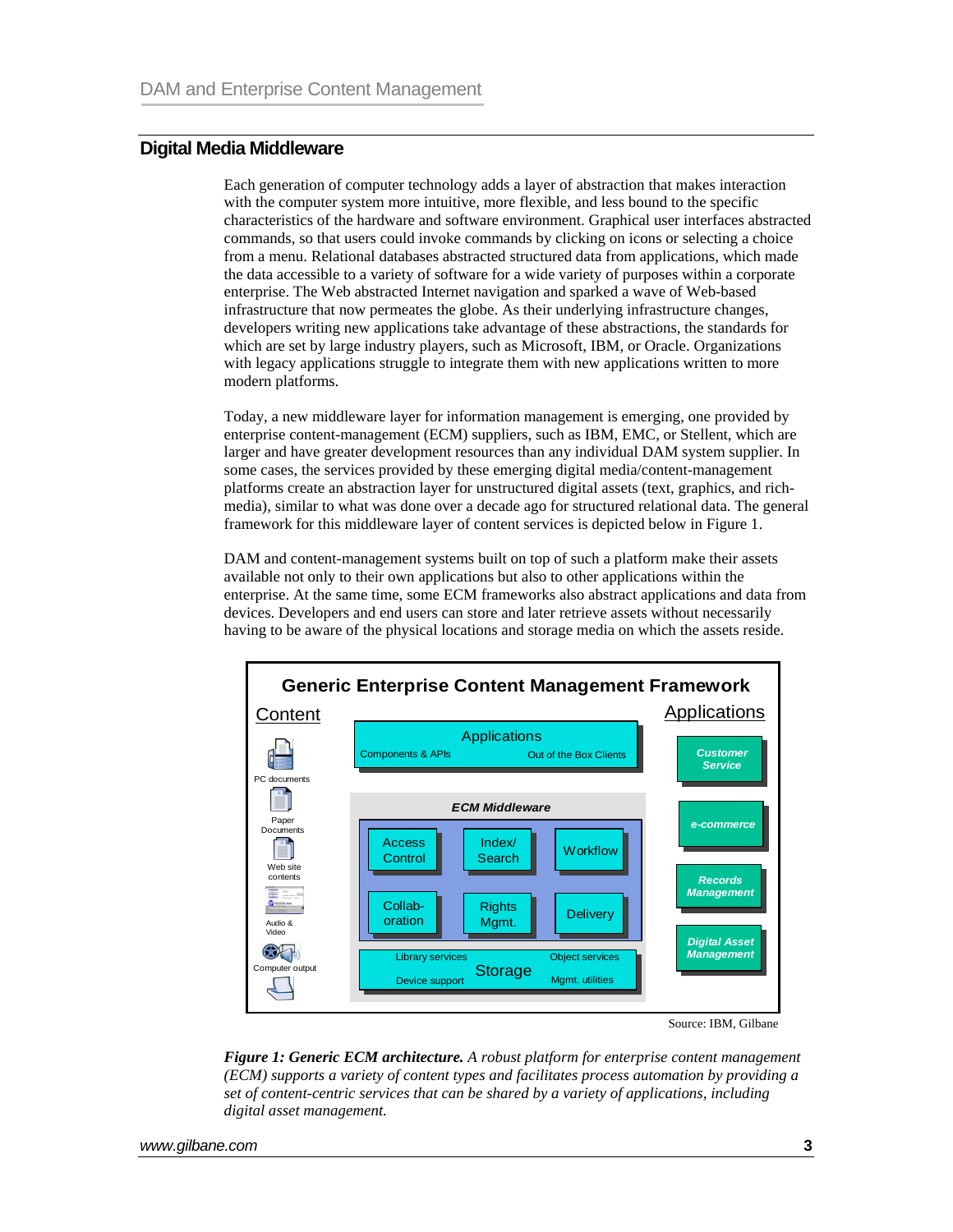### **Enterprise Services That Matter to DAM**

Most commercial DAM products already leverage standard database platforms. In addition, many are also leveraging web application servers, rewriting their applications to the .Net or J2EE standards. The new layer of abstraction provided by content-management middleware rests above the database and web-application server platforms, as illustrated in Figure 1. The specific set provided by enterprise content-management platforms varies from vendor to vendor, but typically they include features that, if not provided as middleware, would need to be built as part of a DAM application. The platform services that are of particular relevance to DAM include storage, library and metadata, indexing and search, authorization, workflow, and collaboration.

### **Storage**

Digital assets are stored on a variety of media, both online and offline. Because unstructured information, especially time-based media files (animation, audio, and video) are so large, special-purpose storage devices and systems are often required. For example, ten years ago, relatively few organizations outside of media companies needed a system to automate manipulation and delivery of videos or movies, so DAM suppliers serving media companies developed their own interfaces to storage subsystems. Today, the use of digital audio and video for marketing and training purposes has made high-volume storage a general-purpose capability of interest to all segments of industry, which has led content-management suppliers to add similar storage services to their platforms. In the case of IBM, for example, it offers prebuilt integration with Tivoli's Storage Manager but also provides an architecture that enables an organization to create a centralized metadata index of its assets, even if the assets are stored on a variety of storage systems and devices. The integration with Tivoli enables IBM—and DAM supplier Stellent—to focus on application issues, while Tivoli focuses on keeping pace with advances in storage. Regardless of what storage system is used, end users of the DAM system can set storage rules and find and manipulate assets as if they are part of a single repository—without needing to be aware of where assets are physically stored.

#### **Authorization services**

All ECM platforms can control access privileges: what users can see and what they can do with assets. Applications that take advantage of this resource do not have to provide their own redundant access control mechanisms; instead they can implement ones that are consistent with other content applications written to the ECM platform. This enables the DAM implementer to tie into corporate directories via LDAP or other protocols and to keep the access control mechanisms of the DAM system in sync with changes to access control technologies and procedures made at the corporate level. In an enterprise setting, it also enables the DAM system to leverage access control lists that may already be maintained at the corporate level, in some cases by the middleware platform.

#### **Library services and metadata**

All DAM systems rely on a database to track and manage assets. An enterprise-class contentmanagement middleware layer typically provides a set of scalable, general-purpose library services, such as check-in/check-out and versioning, which the DAM system can leverage. For enterprise implementations, such services should be available across multiple repositories and desktop operating environments. In addition, because the ECM middleware must support a broad range of applications, it typically features a flexible and extensible metadata model, which is critical to implementing DAM on an enterprise level across multiple business units, each of which may have unique metadata requirements and even specific taxonomies for classifying their assets.

Metadata standards are specific to industries as well as to data type. The medical field, for example, has a very different set of descriptors for its images than those of the news industry. Although your organization may have its own set of descriptors that it uses internally, buying a system that supports industry standards increases your flexibility in connecting your DAM system to other systems—both inside and outside your company. If your DAM system will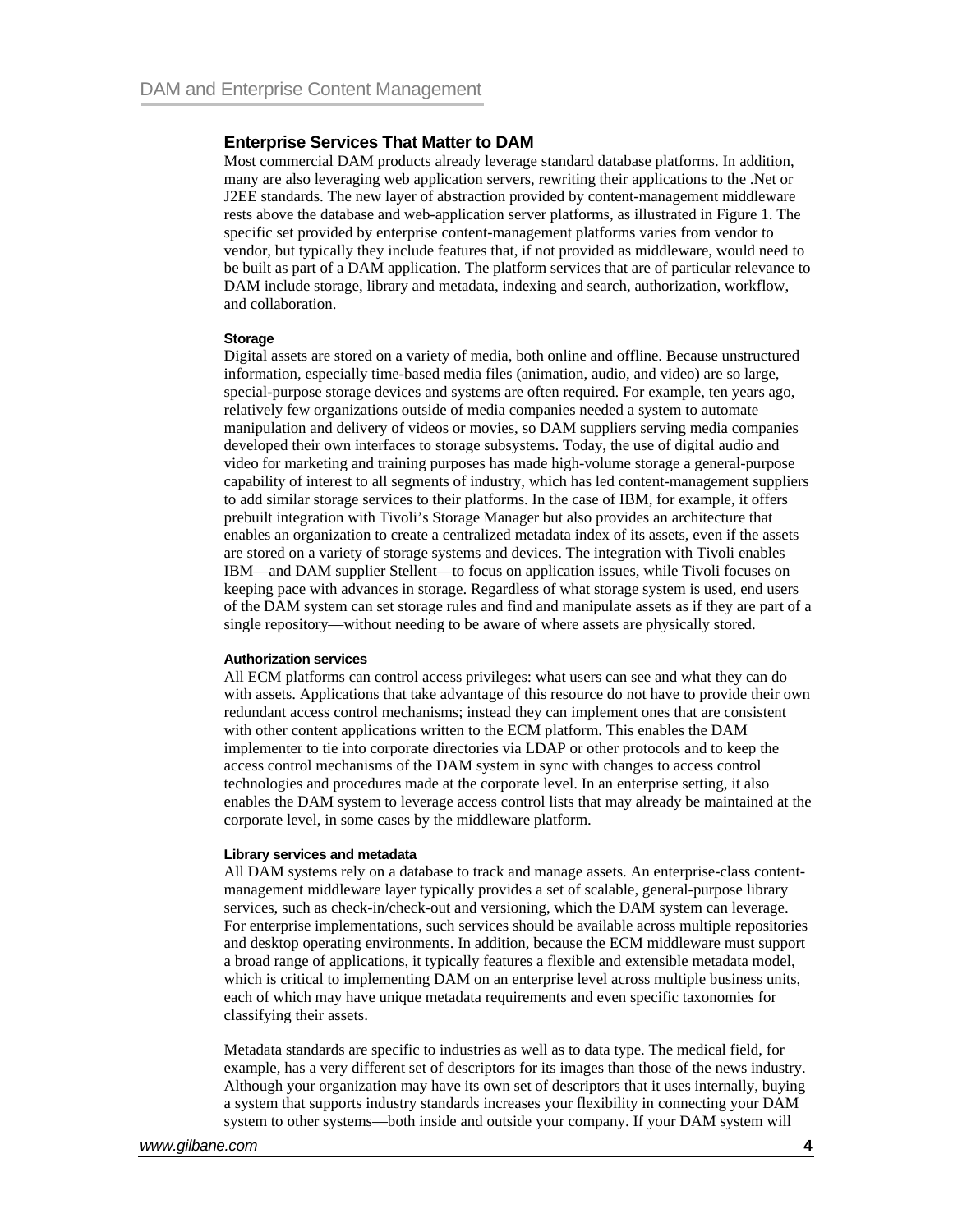serve a large enterprise that conducts business in several industries, then your DAM system should be able to support multiple metadata standards for a single type of file. When assets are categorized, they are usually done so against a fixed list, called a taxonomy. By leveraging the metadata services of a middleware platform, an organization can enable a taxonomy created for DAM to be shared by different systems that span different content types and departments. In some cases, assets will have to be categorized against multiple taxonomies. A typical example would be digital goods sold through different channels, each of which has its own way of categorizing materials.

*If you expect your DAM system to grow beyond one department or to support a variety of assets types and purposes, then its metadata model must be extensible, so that you can describe the assets in ways that facilitate finding and reusing them. If you conduct business in several industries, then your DAM system should be able to support multiple metadata standards for a single type of file.* 

### **Indexing and search services**

ECM platforms typically provide one or more indexing and search technologies as a standard service. Although field and full-text searching are still the most common techniques, it's not unusual for an ECM platform to also offer multimedia-specific capabilities, such as visual searching or indexing of video key frames. Content repositories built on top of the ECM platform, including DAM repositories, automatically plug into this infrastructure. Users can run federated searches that find assets stored in multiple repositories across the organization.

#### **Workflow and business-process-management (BPM) services**

ECM platforms often have their own workflow software for automatically routing digital files, alerting users of status changes and triggering automated processes. Rather than have their own separate workflow software and APIs, DAM applications that build on top of ECM middleware simplify integration of DAM with other applications and leverage the customer's expertise in developing workflows. Utilizing an underling workflow platform (*e.g.,* IBM's MQ Workflow) also leverages the research and development that the larger ECM platform vendor makes in workflow, enabling the DAM application provider to focus on applying that functionality to media-centric applications rather than writing new core workflow capabilities.

#### **Collaboration services**

The majority of ECM platform vendors have recently integrated shared work spaces and associated collaboration functionality (instant messaging, discussion lists, project calendars, voting, etc.) with their core content-management services. These collaboration services are especially useful to DAM applications, because a very high percentage of DAM-related business processes involve collaboration with contractors (agencies, freelancers, studios, etc.).

#### **Other services**

We recognize that some ECM platforms provide additional services not listed above. Among these might be asset capture services, such as a shared document-scanning module; categorization or cataloging; transformation services, such as text and image conversion or transcoding; delivery services; or digital rights management. The fact that this list is so long and that it continues to grow at a rapid pace—underscores the point that as the contenttechnology industry evolves, ECM services will play an increasingly important role in support of DAM systems. By leveraging ECM services, DAM suppliers no longer have to create a redundant set of content services on their own.

We also recognize that the content-management and DAM software markets are undergoing consolidation. Several ECM vendors have acquired DAM products and are retooling them to align with the vendor's ECM platform. As part of their due diligence, customers should investigate the underlying architecture of a DAM system to understand the extent to which it aligns with and leverages the services provided by a more general-purpose ECM platform.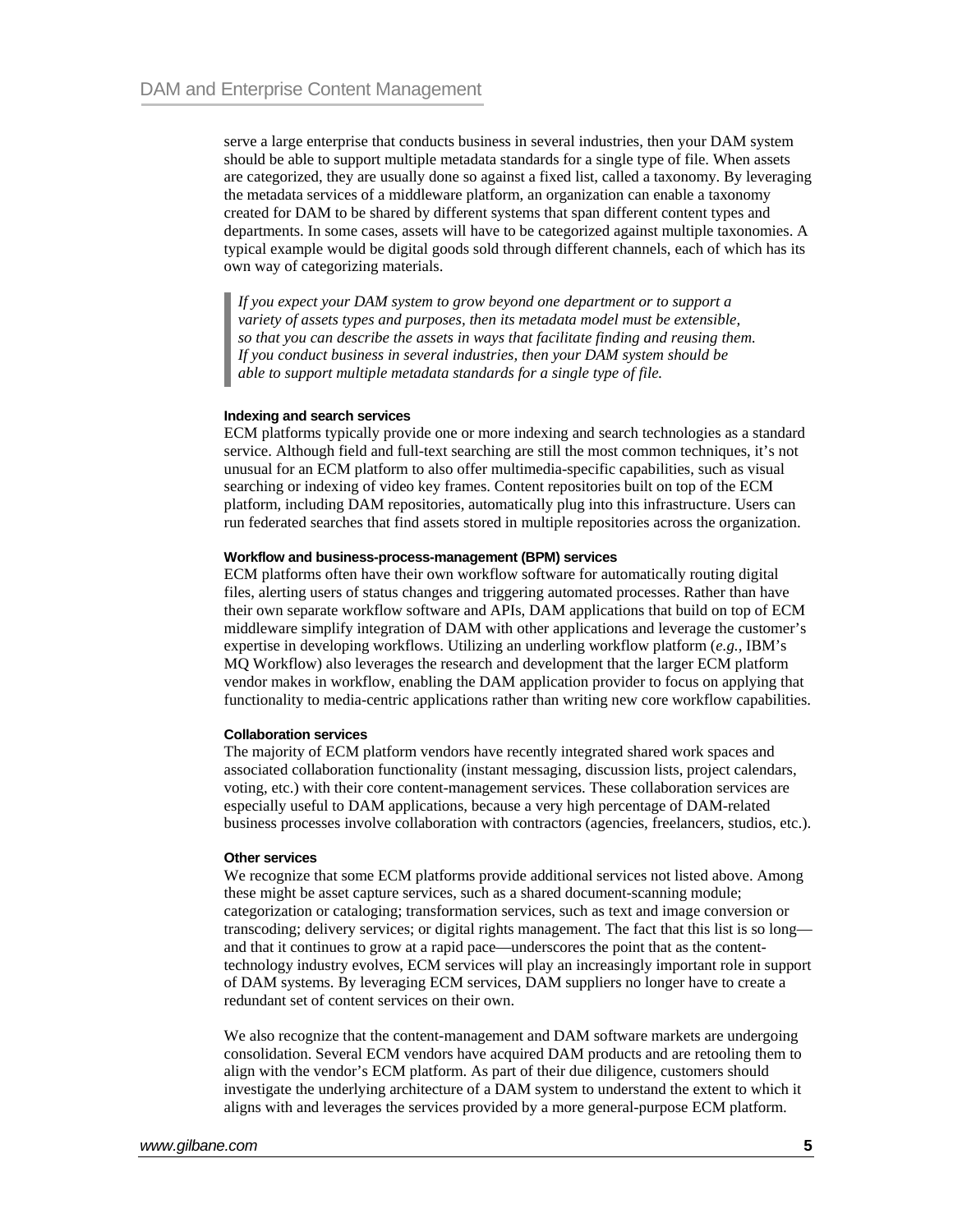### **Benefits of Middleware Services to DAM**

The new level of middleware provided by an ECM platform enables application developers to focus more on the specifics of their applications and less on lower-level functions that are better left to infrastructure and middleware providers, such as IBM, Oracle, and Microsoft.

More importantly, to customers the benefits from this approach can be seen in five areas:

- *Scalability.* The ECM middleware layer is written to support a distributed architecture that anticipates a high-volume of material, created and accessed by users who are geographically distributed and work in different functional areas. Scalability has become increasingly important to DAM, because there is a growing sense that as use of rich media grows, it should be viewed more as a corporate-wide resource than as an isolated function.
- **Integration.** The ease with which DAM functions and workflows can be integrated with those of other systems is also growing in importance, as organizations seek ways to tie managed assets into processes that span multiple systems and departments. The spectrum of such applications is broad and diverse, ranging from customer-facing examples like a merchandizing kiosk at a bank to back-office applications that tie scanned images or recorded phone conversations into call-center support operations. A single ECM connector to a DAM subsystem can take the place of several point-to-point, one-off integrations. This approach not only cuts development time; it also reduces the need for staff to learn new APIs and removes system-to-system dependencies that make changing systems over time so hard and expensive.
- *Flexibility.* By abstracting data, metadata, storage, and associated content services from the DAM application and user interface, the organization gains flexibility in how DAM can be deployed. As an example, server-based indexing and library services can be provided at the enterprise level, regardless of the operating system and editing tools at the user's desktop.
- *Adaptability*. Organizations and business conditions constantly change. Systems must evolve to adapt to changing business requirements and also to stay aligned with advances in technology. By writing to a general-purpose framework that the ECM supplier updates, the application developer insulates a DAM application from technology changes within or below the platform. This approach frees developers, integrators, and customers to focus on adaptations that are specific to the DAM system and its implementations, while still supporting upgrades to the baseline technology infrastructure.
- *Leverage.* Building on top of a content-service layer creates leverage in two ways. First, from a financial standpoint, the platform enables the organization to reap additional return on its already-sunk costs in the technology from new applications. At the same time, both the DAM system developer and the customer leverage the research and development investments of the ECM platform vendor, which is typically a much larger company supporting a much larger base of customers. Second, from a skills perspective, the customer can leverage the skills that its own technical staff has acquired in applying the platform to the business. When an organization seeks to expand those skills, it is often easier to find people within the company and outside in the marketplace who have expertise in popular, general-purpose technologies than it is to find those with experience in niche applications.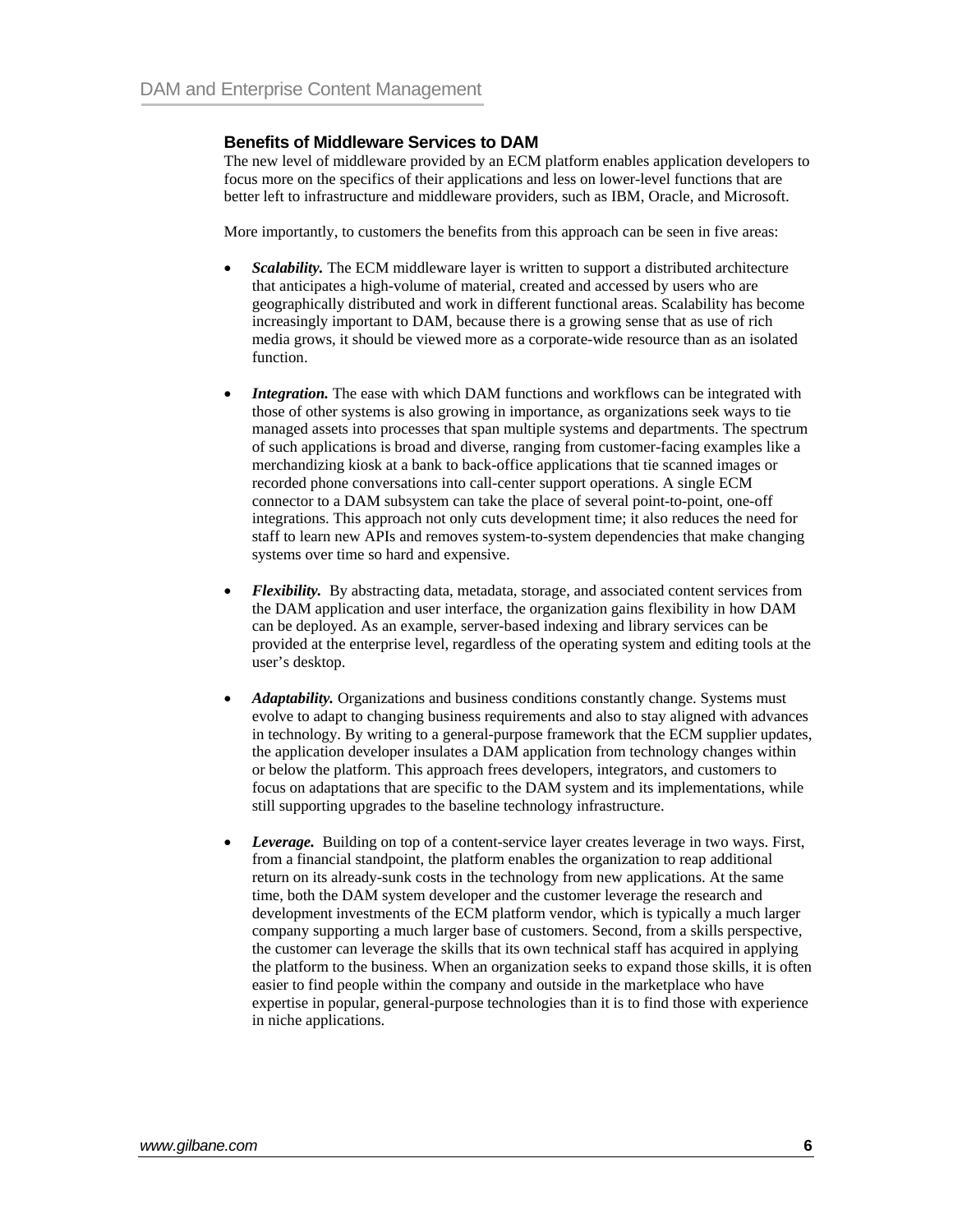## **Putting the Benefits in Context: DAM at the University of Michigan**

*An enterprise focus illustrates architectural issues that span many businesses and functions* 

> The benefits of building DAM on top of ECM middleware cut across all sectors of industry, but it is often easiest to understand the implications in terms of specific examples. This section illustrates how architectural considerations come into play in the context of a large enterprise—in this case a university—that seeks to implement digital asset management as technology infrastructure. The university's vision is to implement DAM as a set of core services available to all members of its community while still accommodating the specific needs of different departments and constituents.

> While this example shows the use of DAM in the context of one market segment, because of its diverse user community, it also exposes many of the issues that face architects implementing enterprise-level DAM systems in other industries.

## **The University as a Corporate Enterprise**

The University of Michigan ("U-M") is a public institution of higher education and a major research university that includes classrooms and laboratories, libraries, museums, radio and television stations, and a large medical complex, including its own hospital.<sup>1</sup> With annual revenues in the range of \$3 billion, U-M has more than 50,000 students and about 34,000 faculty and staff on campuses in Ann Arbor, Flint, and Dearborn. The main campus in Ann Arbor encompasses more than 300 major buildings spread out over 3,000 acres.

A university research institution is in many respects like a corporate conglomerate. It has a variety of business units (in this case 19 different schools) that operate somewhat autonomously. All 19 schools fall under a single corporate umbrella, which provides central functions, including human-resource management and finance, but each school also has its own particular media needs and the autonomy to set its own budgets and policies. As a public institution, U-M is subject to many complex policies and rules imposed by federal and state regulatory bodies, and these rules are not consistent across its different business units.

U-M has a central information-technology (IT) organization that provides infrastructure technology, such as high-speed networking, across the entire campus. This central organization is complemented by IT departments within each of the U-M schools that provide many technical services and all of the local technology support. Similarly, there is a productdevelopment center for academic technologies (the James and Anne Duderstadt Center) that researches and implements core infrastructure technologies. Its work in providing digital asset management as a campus resource complements the media-related activities at individual schools that have their own media staff, systems, and facilities.

<span id="page-6-0"></span><sup>1</sup> More information about the University of Michigan is available at [http://www.umich.edu](http://www.umich.edu/). Specific information about this project is available on the Web at: <http://sitemaker.umich.edu/dams>.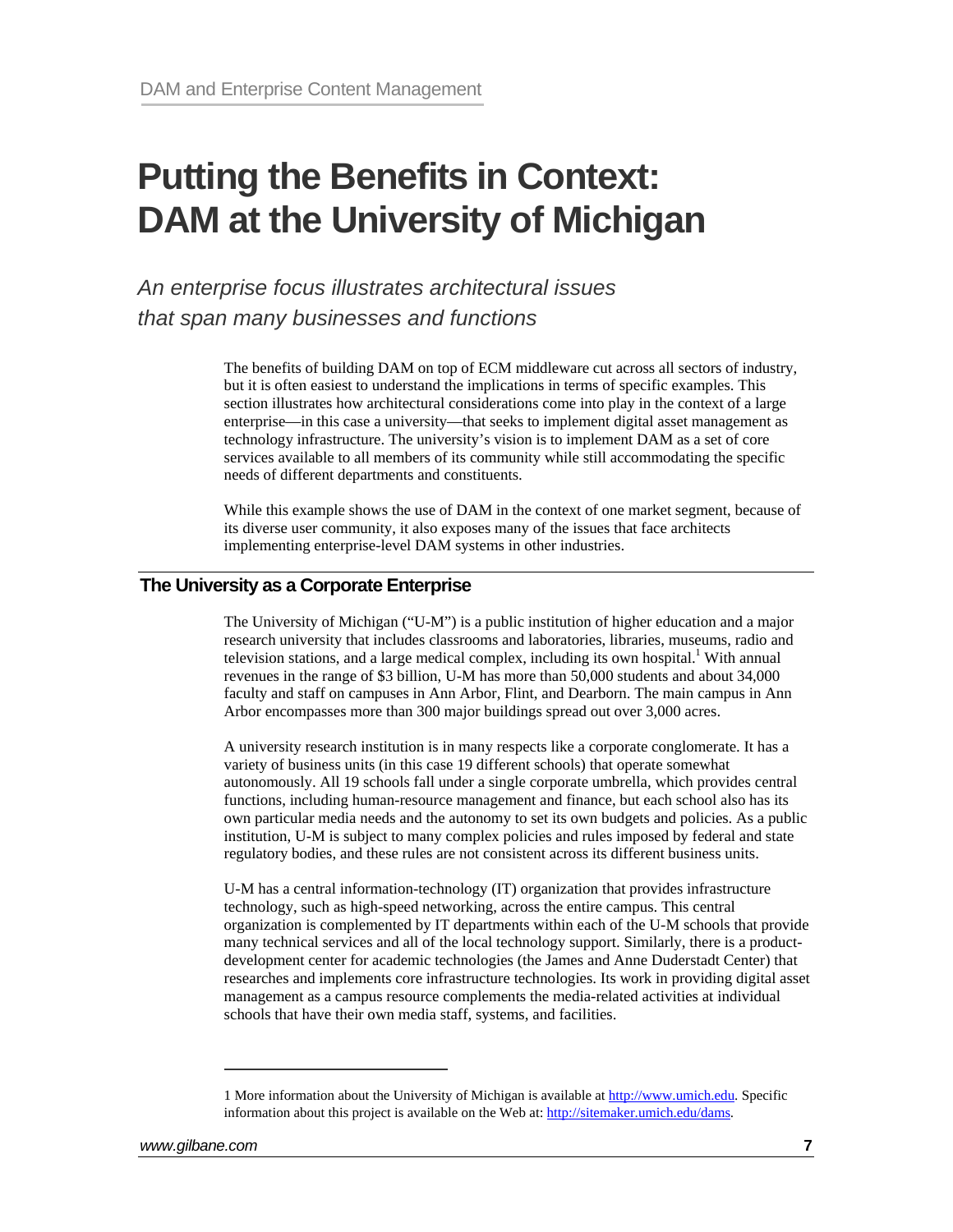## **One campus representing many different industries**

Because of its size and breadth, U-M represents a microcosm of the media needs of many different industries. These include:

- *Education*. As an educational and research institution, U-M is typically labeled as part of the educational market, where DAM systems often serve as the backbone for delivering instructional materials to students through learning-management systems, portals, or other online delivery systems. As in commercial industry, U-M's DAM system must support local collaboration and production as well as distance-learning courses delivered through third parties.
- *Media & entertainment.* U-M's Office of the Vice President of Communications, which operates its own television and radio stations, shares many of the same rich-media requirements as its commercial counterparts: a high volume of rich-media content that is delivered through traditional broadcast channels as well as streamed online. Other departments, such as the History of Art Department within the School of Literature, Science & the Arts, contain collections of high-resolution photographs comparable in volume and quality to what might be found at a stock photography house or commercial magazine or book publisher.
- *Healthcare*. The university's schools of medicine, dentistry, and other health sciences commonly make use of special imaging equipment, such as MRIs, that are typical in the healthcare setting. Their capture, manipulation, search, storage, and metadata requirements are quite different than those of other schools within the university, and in many cases their operations are regulated by state or federal agencies.
- *General business.* The university's graduate school of business, as well as its extensive undergraduate program, represents a broad spectrum of business activities—architecture, government, sports, law, and engineering, to name just a few. The types of materials and their associated metadata, processes, and creative and production systems vary widely, depending on the nature of the material and the work.

## **One enterprise covering many business functions**

Although research and education are the primary motivators for DAM at U-M, in fact the university already makes use of rich media for many of the same purposes that are typical in a corporate enterprise. These include:

- *Archives and collections***.** Different schools within the university are creating repositories of intellectual property stored in digital form. The collections reach both internal and external audiences, which means that access and rights privileges must be managed and enforced.
- *Research and collaboration.* Like any organization that conducts research, U-M wants to create shared repositories of both in-process work and finished research. In many cases, researchers from different schools collaborate on projects and therefore have a need to share their work during the development process. Yet researchers also want to locate and retrieve relevant materials that are finished and have been published by others.
- *Online learning.* The university delivers a variety of course materials, including video, both within its campus to labs and classroom settings and outside its campus to distancelearning participants.
- *Public communications.* The university regularly uses rich media in its communication with the public. Communication takes place over several media, including print, Web,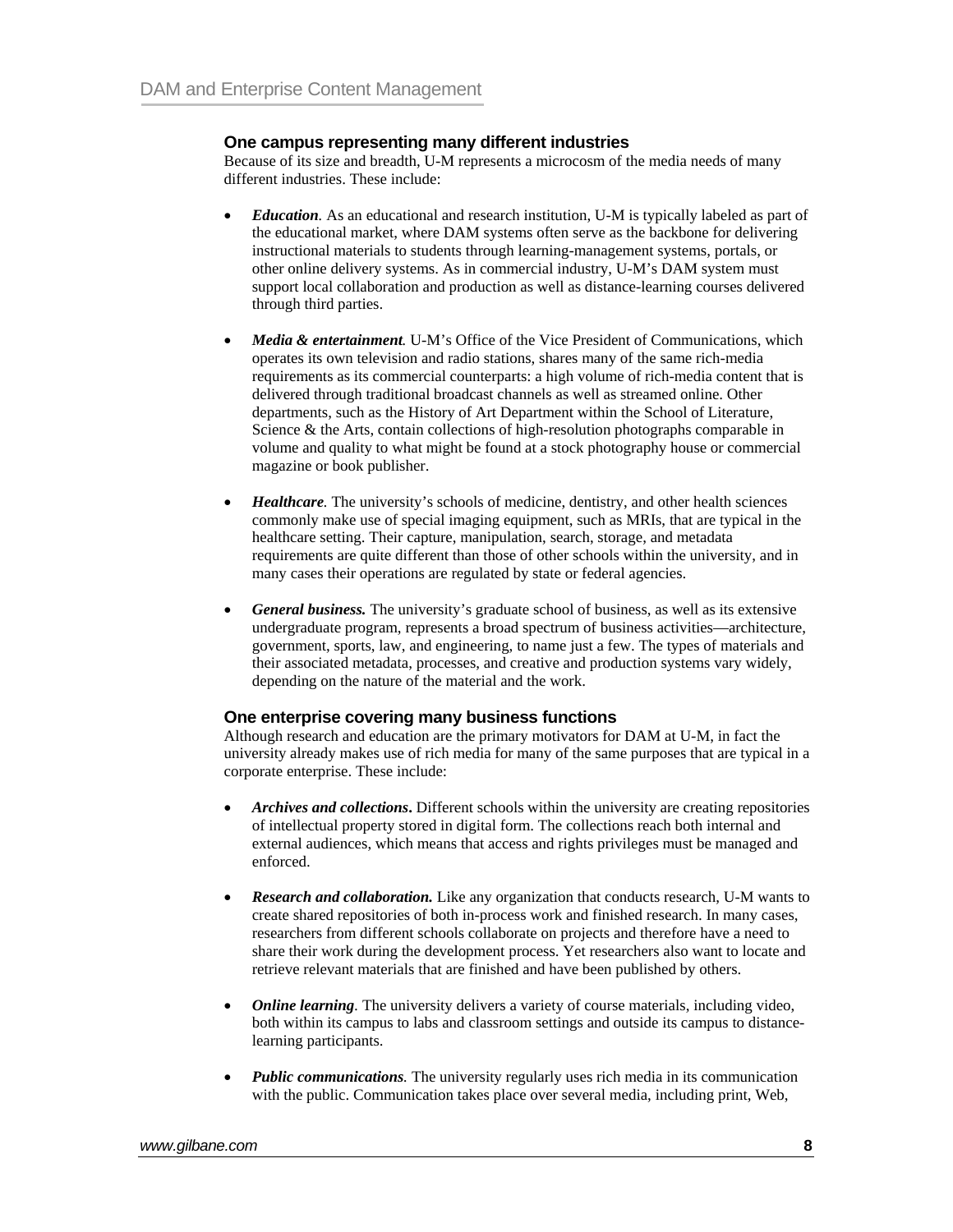and broadcast channels and includes activities such as airing events and performances, both live and recorded.

U-M summarized in broad terms the scope of its digital asset ingest, management, collaboration, and distribution activities in the original request for proposal that it sent to prospective vendors:

*"We gather digital assets in many forms: text files, audio files, still images, video images, research datasets, and real-time experimental data. We distribute these assets through our Web sites, information portals, public radio and television stations, and via streaming audio and video services. We repurpose digital assets for use in traditional oncampus classroom instruction, for distribution via our Web-based course management system, and for distribution via our relationships with other learning partners. Increasingly, our research projects capture digital assets to share among research colleagues." – from the University of Michigan DAM Request for Proposal*

All of these activities were already taking place before the University considered implementing a DAM system, but many of them were hampered by manual processes and a lack of shared media-management and processing capabilities.

## **The Need for DAM at U-M**

The decision to test and ultimately implement DAM on a enterprise level at U-M was made on the heels of an important strategic study conducted by the University to consider how to capitalize on the opportunities and address the challenges of information technology that is in a state of constant change. In its report, issued in 2001, the University President's Information Revolution Commission concluded that to retain its leadership status, U-M needed enterprisewide commitment to utilizing and experimenting with emerging technologies: "With adequate investment in human capital and physical infrastructure, strong leadership, and coordinated, campus-wide involvement, the University can take the lead in redefining higher education in light of the information revolution.["2](#page-8-0)

An enterprise approach to DAM was deemed most appropriate, because there was a clear need for rich-media technology and services across all of the schools, and U-M already had in place a networking infrastructure that could support the heavy data traffic associated with digital video. Different schools at the university have different levels of need for digital asset management, but everyone could benefit from a shared system that enabled them to store, find and distribute rich media.

Examples of the challenges and opportunities included:

• *Improve sharing of content and collections.* U-M lacked centralized storage for rich media. Its repositories, which included institutional file systems, library collections, course-management systems, and Web content-management systems, existed in pockets, isolated from each other. The lack of centralized storage led users to rely on local storage and peer-to-peer sharing of assets, which made it difficult to share content across boundaries. For example, a guest lecture by Madeline Albright might be videotaped by the business school and streamed to the Web. That same video might be of interest to humanities students in a current-events political science course, but without a common index, they might never find it. A common metadata repository would enable students

<span id="page-8-0"></span><sup>&</sup>lt;sup>2</sup> The complete report can be found at:  $\frac{http://www.umich.edu/pres/informov2/">http://www.umich.edu/pres/informov2/$ .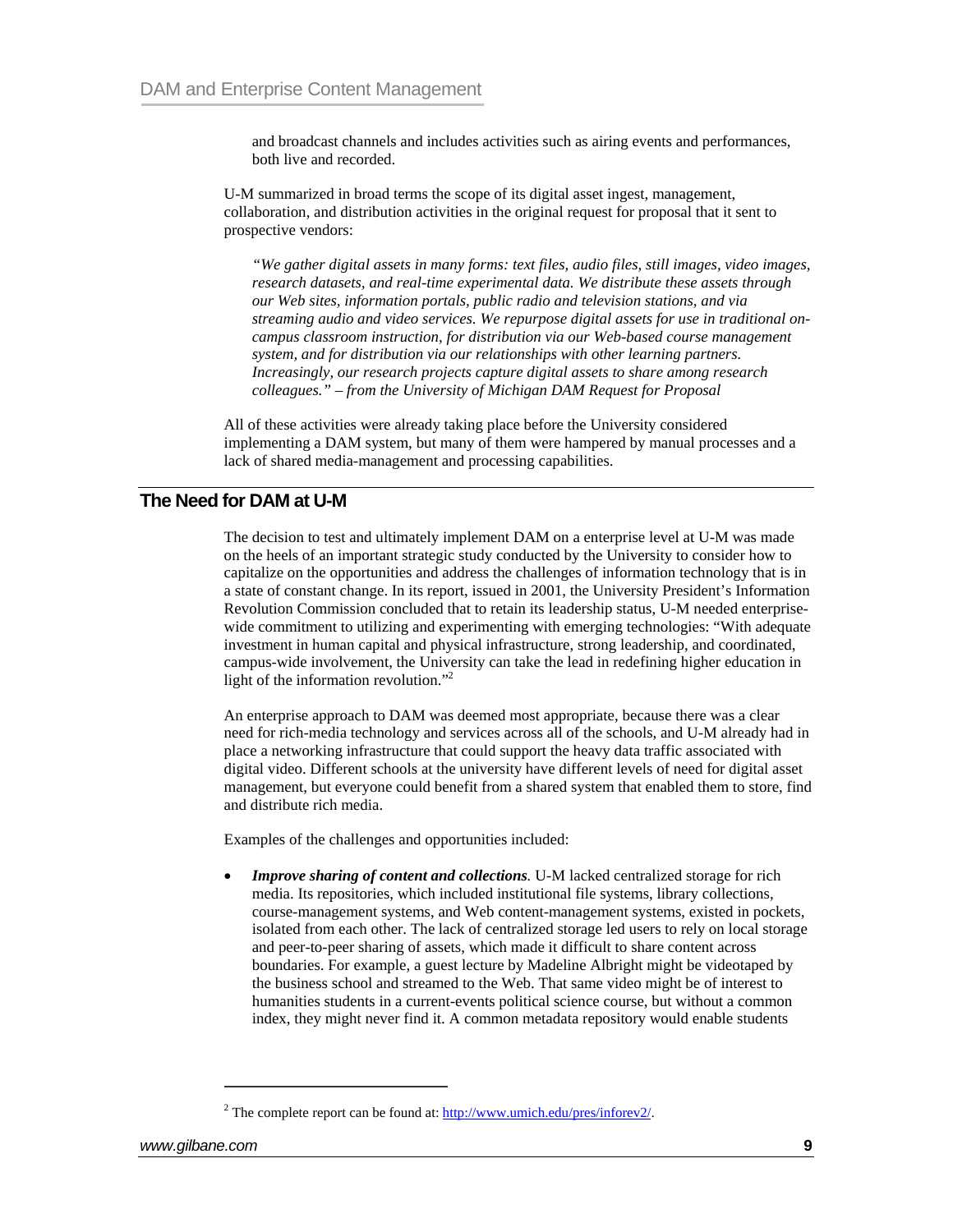and faculty across the entire university to search and retrieve rich-media assets that are relevant to their task at hand.

- *Facilitate collaboration.* Faculty and researchers frequently collaborate on course materials and research projects, and an increasing number of projects are interdisciplinary, involving individuals from different departments. In an extreme example, as many as 15 instructors and assistants might collaborate on a single course. Without a common system, faculty, students, and staff found it difficult to share content during its development.
- *Increase use of rich media in instruction.* Even though many faculty members recognized the value of rich media, few were making use of it in their classes. The faculty and librarians lacked experience and tools for managing rich media individually or institutionally, and there was a lack of large-scale rich-media services, including workflow, searching, or tools for managing intellectual property rights. Implementing a core set of rich-media services would enable students and staff to experiment with the technology and begin to discover how it might be applied to their work.
- *Support and improve existing media management.* In addition to general requirements shared by everyone on campus, there were specific needs that representatives from specific departments had identified. For example, the University's Vice President of Communications sought a better way to manage the large amounts of video and audio being recorded for broadcasts and performances. The School of Dentistry wanted to migrate into digital form its extensive collection of dental anatomy and oral pathology images and videotapes of dental procedures. The School of Literature, Science and the Arts planned to digitize and post online one of the world's larger history of art collections (more than 450,000 images). To be successful, any enterprise-wide DAM system would have to be sufficiently robust and flexible that it could accommodate the specific needs of departments that already had their own tools and processes for working with rich media.

## **Architectural Considerations**

Louis King, Managing Producer for Digital Asset Management Systems at U-M, described a series of architectural considerations that factored into U-M's selection of IBM and Stellent (then Ancept) for the project. The implementation, begun in 2003, installed Stellent's Ancept Media Server running on top of IBM Content Manager in a "Living Lab" at U-M's Duderstadt Center, which is charged with developing media technologies that will benefit all of U-M's schools and colleges. King serves as the technical lead on the project.

## **General Considerations**

The decision to view DAM as a core enterprise capability directly affected U-M's requirements in terms of the modularity of its DAM system design, the standards it would have to meet, and the scale of users and activity it would have to support.

 *"Because this creative environment will be so diverse, our DAM infrastructure must be highly scalable, open, and flexible. It must scale to accommodate high usage levels from both inside and outside the University. The DAM infrastructure must not limit access to particular types of workstations, operating systems, or creative software. And the infrastructure must support the translation of digital assets into a wide variety of formats." –from the University of Michigan DAM Request for Proposal*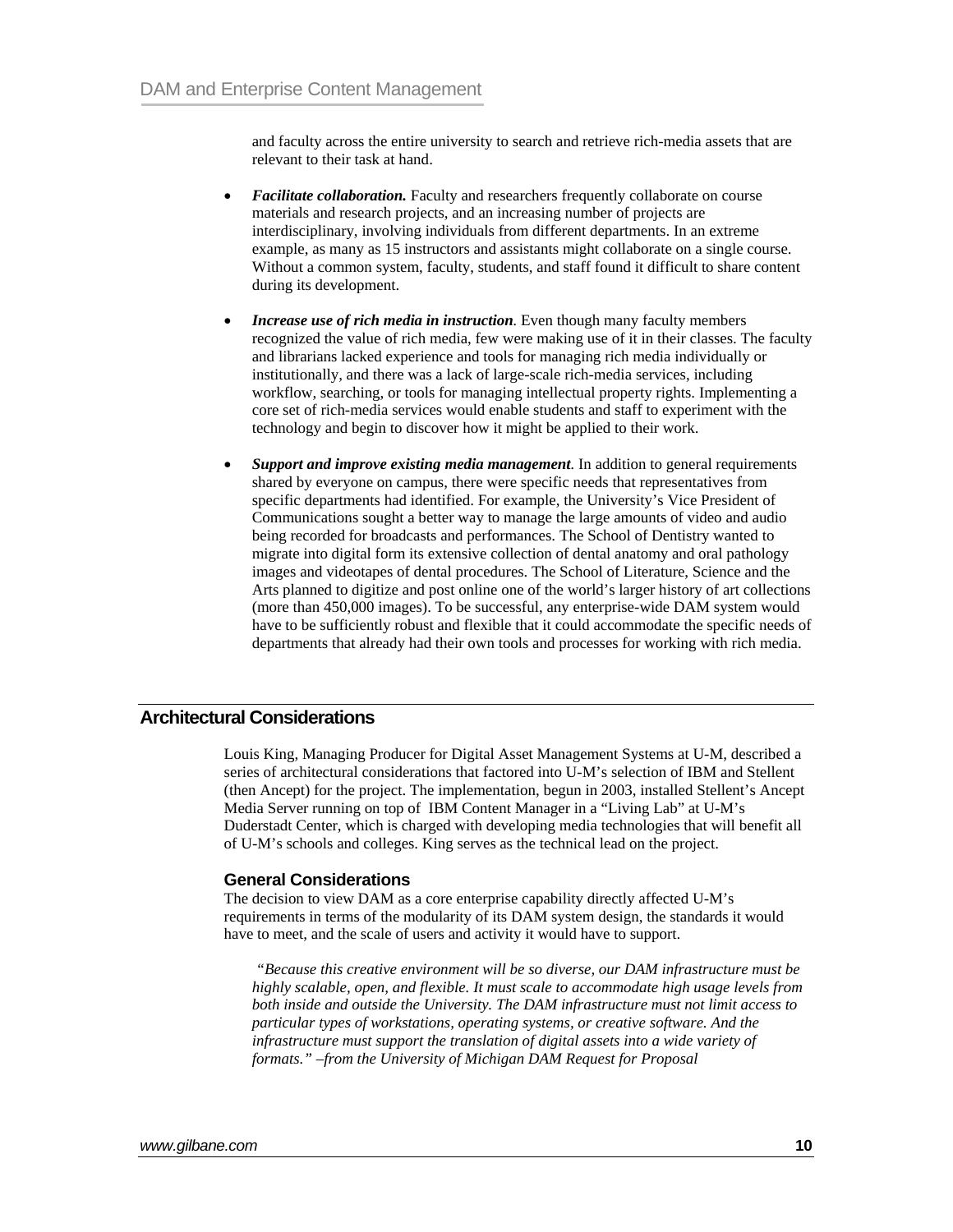### **Modularity of design**

For a system to work across such a large and diverse organization, it has to be very reliable, scalable, yet flexible with regard to how it is used. The DAM team decided to provide a core set of services that were common across the entire end-user community.

These common tasks shared by the entire community include:

- Sharing metadata
- Searching and retrieving assets
- Moving data across the network
- Setting access controls

At the same time, there are many common tasks that do not necessarily share the same tools. King explained: "Everyone working with video is transcoding it, but not necessarily in the same way. Many edit and collaborate on rich media, but not necessarily in the same way or with the same tools. For example, FlipFactory and Virage are the tools of the reference implementation, but the medical school might want to use something different for MRIs so that it could encode metadata on a time-frame basis. . . . We wanted to design a system that would be independent of editing and delivery."

The conceptual framework of U-M's digital asset management system (DAMS) and the services it provides are shown in Figure 2.



Source: Louis E. King. © 2004 The Regents of the University of Michigan

*Figure 2. Components and consumers of DAM services provided by the University of Michigan's digital asset management system (DAMS)*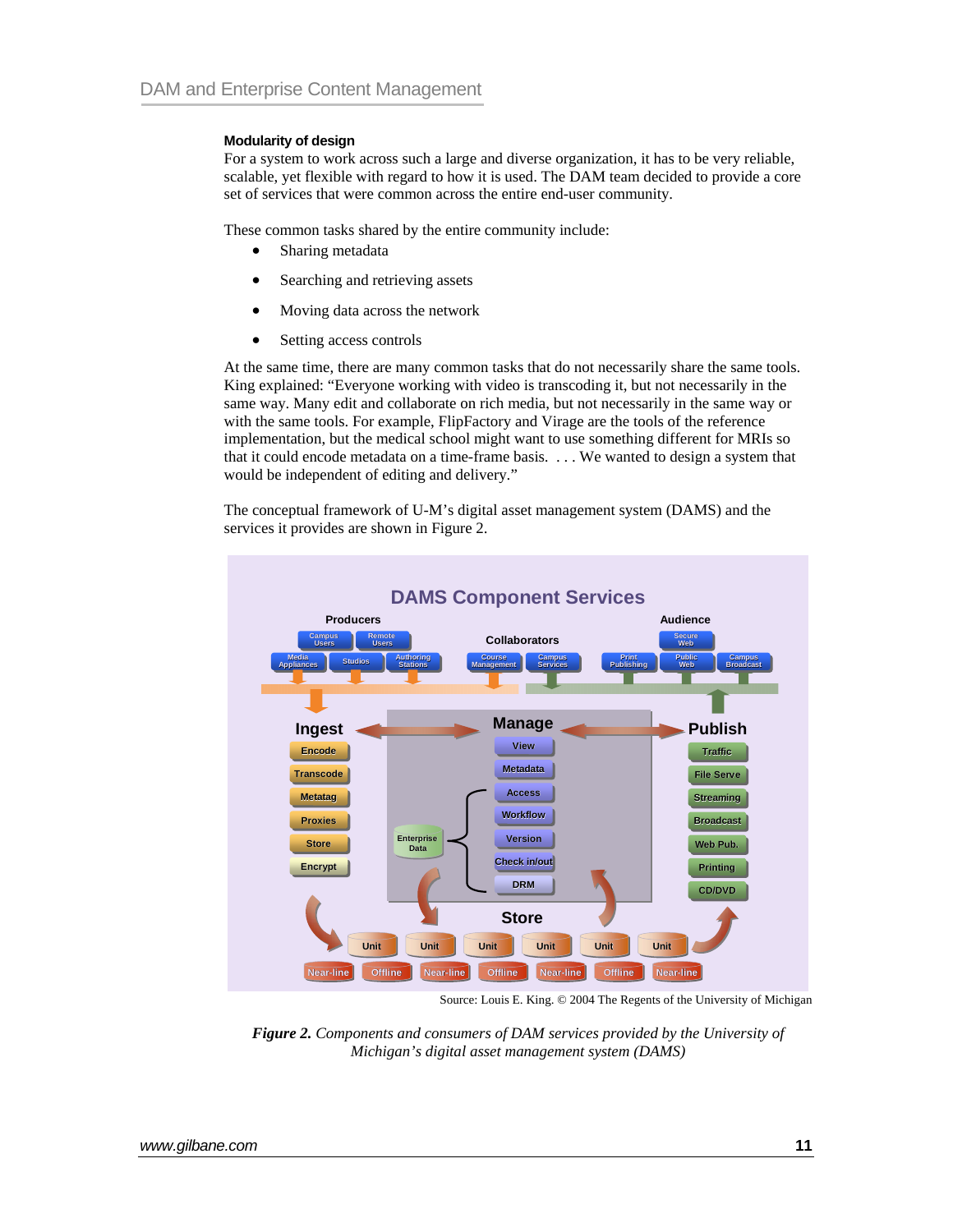#### **Adherence to standards**

In contrast with previous DAM implementations at the university, which were focused on specific departments, this one would lay a foundation of core services on top of which specific applications could be built. As King paraphrased a colleague's observation, "We wanted indoor plumbing for rich media. . . a service, that like water at the tap, could be turned on or off by students, faculty, and staff as they needed it." Following the plumbing analogy, King noted, "It had to follow standards; there couldn't be any special fittings; otherwise, it's not going to work across all of the business units." Standards that were important to U-M for this project included J2EE and the new JSR168 portal standard, which will also be used by their collaboration and learning environment (CLE). "Our intent is to be able to plug DAM into the CLE, so that multimedia can be made readily available online," said King. In addition, the system had to work with the university's security protocols, which continue to evolve as technology changes.

#### **Scale**

U-M already generates on average 25 hours of video a day—representing more than 100 GB of digital video. As more members of the U-M community become familiar with the system and begin to take advantage of it, King anticipates that usage will grow, conceivably up to 100 hours a day. With 70,000 users on its networks, more than 20,000 user-seats per semester operating in its C-Tools Collaboration and Learning Environment, and Internet2 linkages throughout the country, King noted that U-M "serves as a good testbed within which highvolume rich-media transaction systems can be benchmarked." Any system that serves the entire campus would have to be designed in a way that could scale in parallel with growth in usage.

As a system grows and its use expands across multiple departments and business units, the way in which it is administered will also change. Specifically, the need to distribute responsibility increases as more users adopt it. If local business units cannot configure the system themselves, then the centralized service group runs the risk of becoming the bottleneck that keeps the organization from fully utilizing its DAM system and the assets it manages. For example, each time a new employee needs to be added to the set of authorized users, or a department wants to change the roles and permissions of a certain set of content, someone authorized and trained in these administrative functions must make the change. If the only people trained to perform such functions are in the corporate IT group, then any time a business unit wants to make a change, or implement a procedure different than what was originally outlined, they must wait until the central group can implement it for them.

U-M anticipated the tension and bottlenecks that can arise over control and successfully avoided them by proactively creating a DAMS Affiliate program. Through this program, the Duderstadt Center provides DAM infrastructure as a corporate resource but teaches technology staff from individual schools how to administer the system themselves and also how to train end users within their schools. Recognizing the control issues that accompany large-scale adoption, U-M selected a DAM system that is flexible enough to allow the central group to distribute responsibility for metadata, workflow, storage, and even authorization. It then established a program that smoothes the process of distributing these responsibilities.

### **Metadata**

A central metadata index and a shared search capability is a core requirement at U-M, but because the materials being loaded into the DAM system are so diverse, the system must be flexible enough to accommodate a variety of metadata models. U-M anticipates the need to support a variety of metadata schemas, including:

- Instructional objects: SCORM / IMS
- MPEG 7: Merged video content and metadata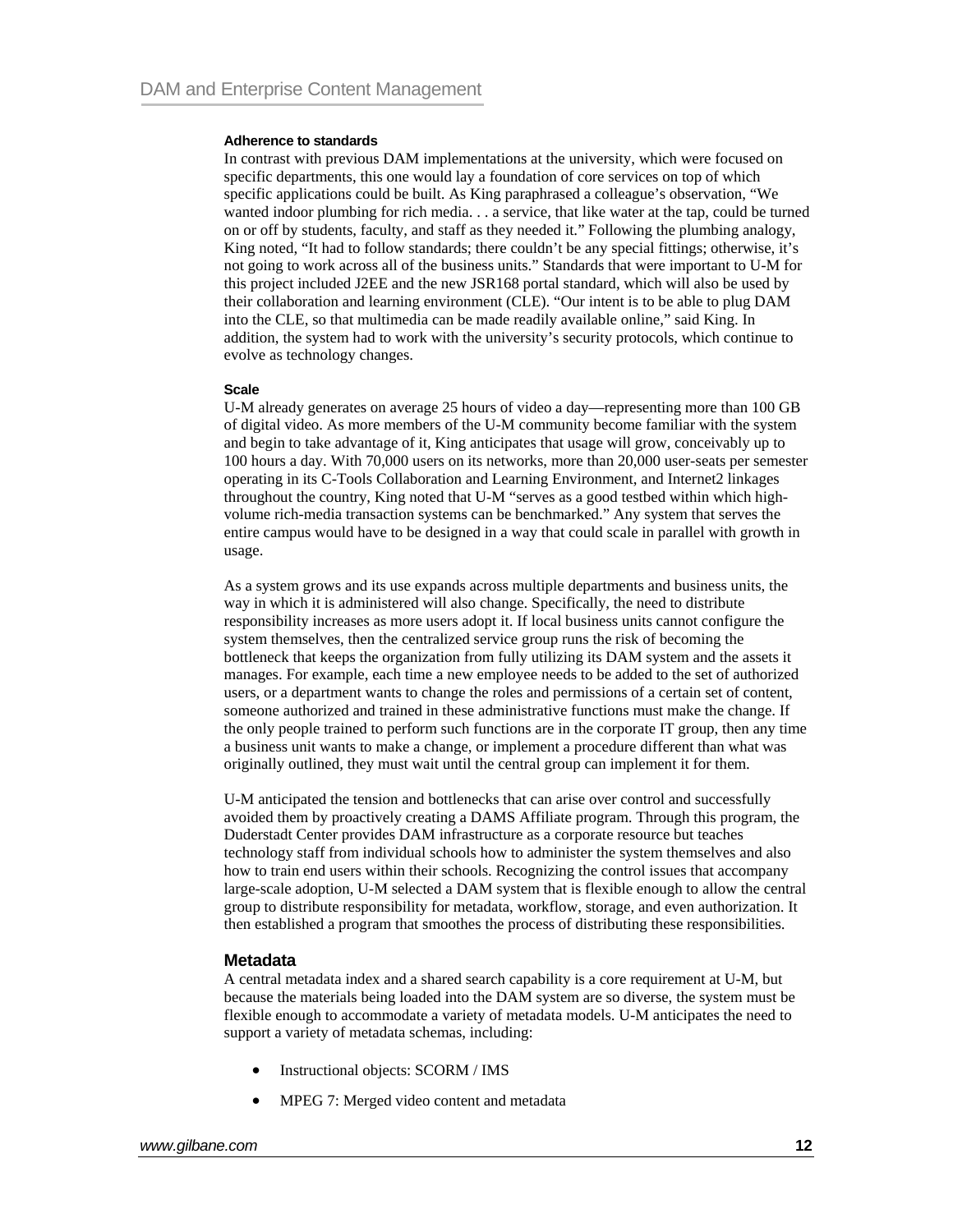- MPEG 21: E-Commerce / DRM metadata
- Institutional repository: Dublin Core, MARC
- Discipline-specific and project-specific schemas

For the purposes of searching across schools, it will be beneficial to share one set of core metadata. But to enable more precise searching within one school, the system must allow each type of asset to have additional specific properties that can be exposed by customizing the user interface. For example, the videos of dental procedures might have a different set of metadata than the videos of school classrooms taped by researchers in the School of Education. Medical images will likely have a different set of properties, and different classification scheme, than images in the art collection.

 *"Each discipline, application type, school, or project may require unique metadata structures. At the same time, each asset should share common metadata information established upon ingestion. . . . The ability to define and mange multiple metadata structures and associations for any digital asset is an important attribute for a successful University-wide DAMS implementation." –the U-M DAM Request for Proposal* 

The conclusion of the DAMS team was that a successful vendor partner must be able to demonstrate an open and robust structure that allowed both a common set of metadata and the ability to attach multiple metadata schemas to a single asset. It would have to accommodate schemas that evolve over time, and it would have to allow structured data fields that might be filled in using both structured (*e.g.*, pick lists) and unstructured (*e.g.*, free-form text entry) ways.

### **Workflow**

Although the system is installed as a corporate resource, it is managed and run by the individual schools, each of which has and will continue to have its own way of doing things. The approach that the DAMS team has taken is to teach IT service units how to implement workflows, so that individual schools and departments can configure workflows to meet their needs. "When we went looking, we wanted a system that was flexible in design and made it easy to create new workflows," said King. Knowing the diversity of the user community, "the last thing we needed was a system that dictated a certain workflow," King added.

For enterprise implementations, the ability to leverage the workflow capabilities of an underlying content-management platform is a key distinction from departmental DAM implementations. Workflows differ across business units, and increasingly businesses are seeking ways to integrate digital assets and DAM services into larger business processes that are not specific to DAM. U-M, for example, is experimenting with ways to use DAM in support of interdepartmental collaborative research and course development. In the context of another corporate enterprise, such integration may involve integrating rich media with merchandizing, marketing communications, product packaging, or support. Through the use of a common workflow framework, the organization gains flexibility in tying together information and processes that span multiple departments.

#### **Storage**

Three key factors led U-M to conclude that its DAM system needed a way to logically separate storage management from the library of metadata. First, not all business units have the same storage needs, so no single storage solution would be optimal across all of the schools. Second, some schools already have storage systems and procedures in place, and they would be reluctant to plug into a centralized system if it didn't support their existing systems. Third, even though it can make recommendations, the central IT organization is not in a position to dictate a single storage solution for all of the business units. In some cases, it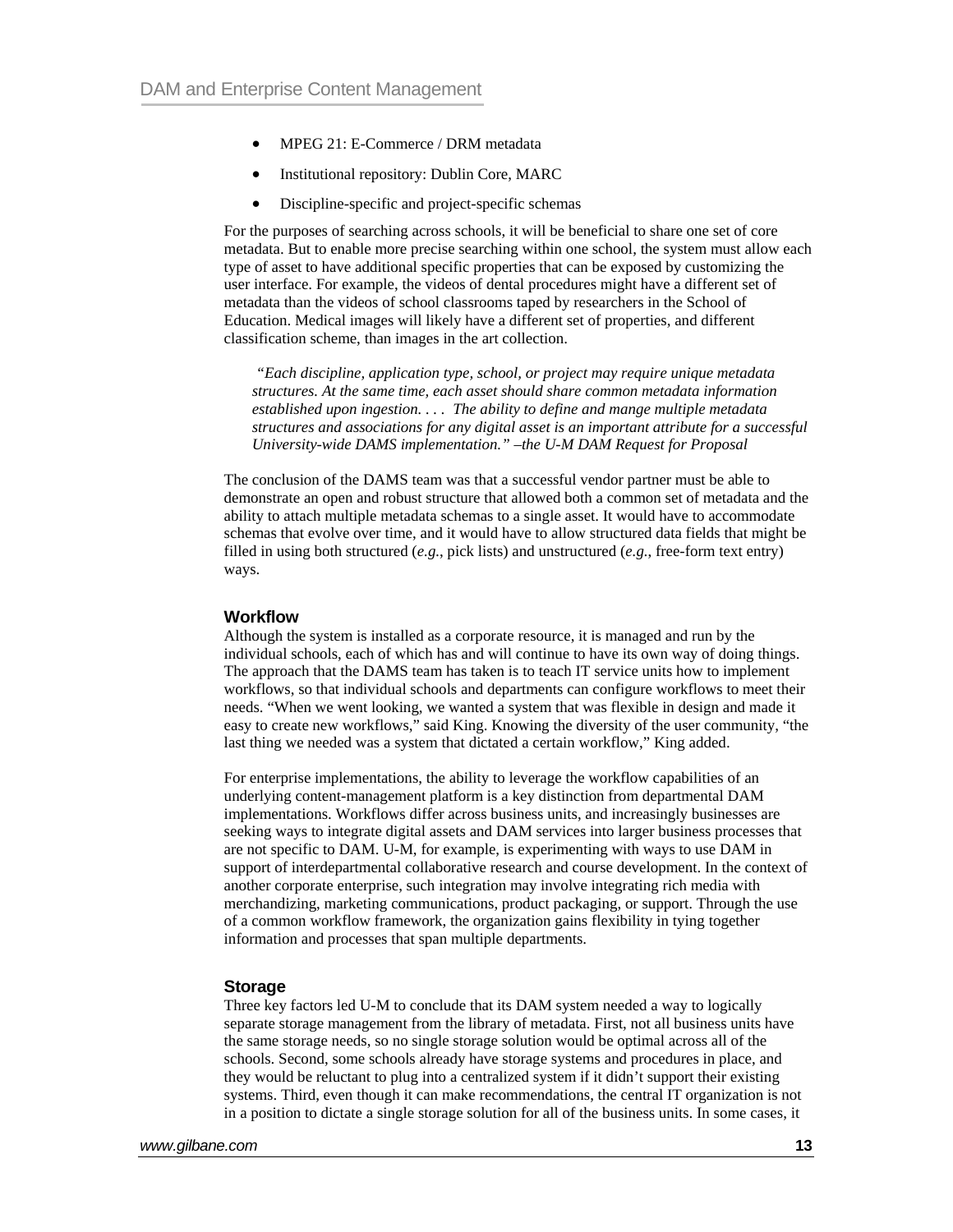does not want the responsibility for managing storage, because the business unit's IT organization already has people with that responsibility.

*"We wanted one system that can reference any storage system but doesn't have to own it."—Louis King* 

Storage requirements are directly related to volume of data and usage, which varies from school to school. The television and radio stations run by U-M's Office of the Vice President of Communications, for example, generate considerable material and already have storage systems in place. Other U-M schools are just starting to experiment with the use of video for instructional purposes. In order to create a centralized index without requiring specific storage solutions, the system would have to flexible enough to accommodate both new and existing storage systems. "We wanted one system that can reference any storage system but doesn't have to own it," King explained. "That way, nobody had to change what they were doing in order to take advantage of the shared metadata repository. They can continue to store material as they did before, but now at the same time they can make that material available to anyone else they want to."

At the same time, U-M wanted an architecture that allowed flexibility in how storage was managed from the standpoint of policies and procedures. If a school is new to multimedia, it can opt to allow a shared IT organization, like the Information Technology Central Services group, to manage the storage as part of its media services. But when a school already has people who handle day-to-day storage administration, acceptance of an enterprise DAM capability hinges on the central group's ability to relinquish control to the local business unit. Consider, for example, something as routine as backing up the data. In a departmental application, it's assumed that the person who installed and runs the system will take care of creating back-up copies of the assets in case of hardware or disk failure, using the policies and procedures of his department. But when a DAM system becomes an enterprise application, used by many departments across multiple business units, then centralized administration including back-up—may no longer be feasible. "As the providers of infrastructure, we don't want to learn all of the policies and procedures that are particular to each school. We want the flexibility to distribute storage management responsibilities to the business units that have people who know the material and its uses much better than we do," said King.

## **Authorization and Rights Management**

Any large organization wrestles with authorization issues when trying to implement DAM across an enterprise, but U-M has particularly complex requirements that demand a robust underlying framework. "We need strong security and access controls to integrate with our mature LDAP environment, to implement rights-management models, to manage multiple ownership and access privileges, and to ensure the authenticity and currency of distributed digital assets," explained King.

The complexity of U-M authorization requirements manifested itself in several areas:

- *Support for technical standards.* U-M wanted its DAM system to tie into corporate authentication standards—its internal cookie authentication and LDAP—as well as external authorization protocols.
- **Leveraging existing ACLs.** Rather than create a redundant set of access control lists (ACLs), the DAMS team wanted to leverage the ACLs that the University already maintains for its courses. The University conducts thousands of classes, and participants change every semester. The DAMS team recognized that it would be virtually impossible to replicate these lists,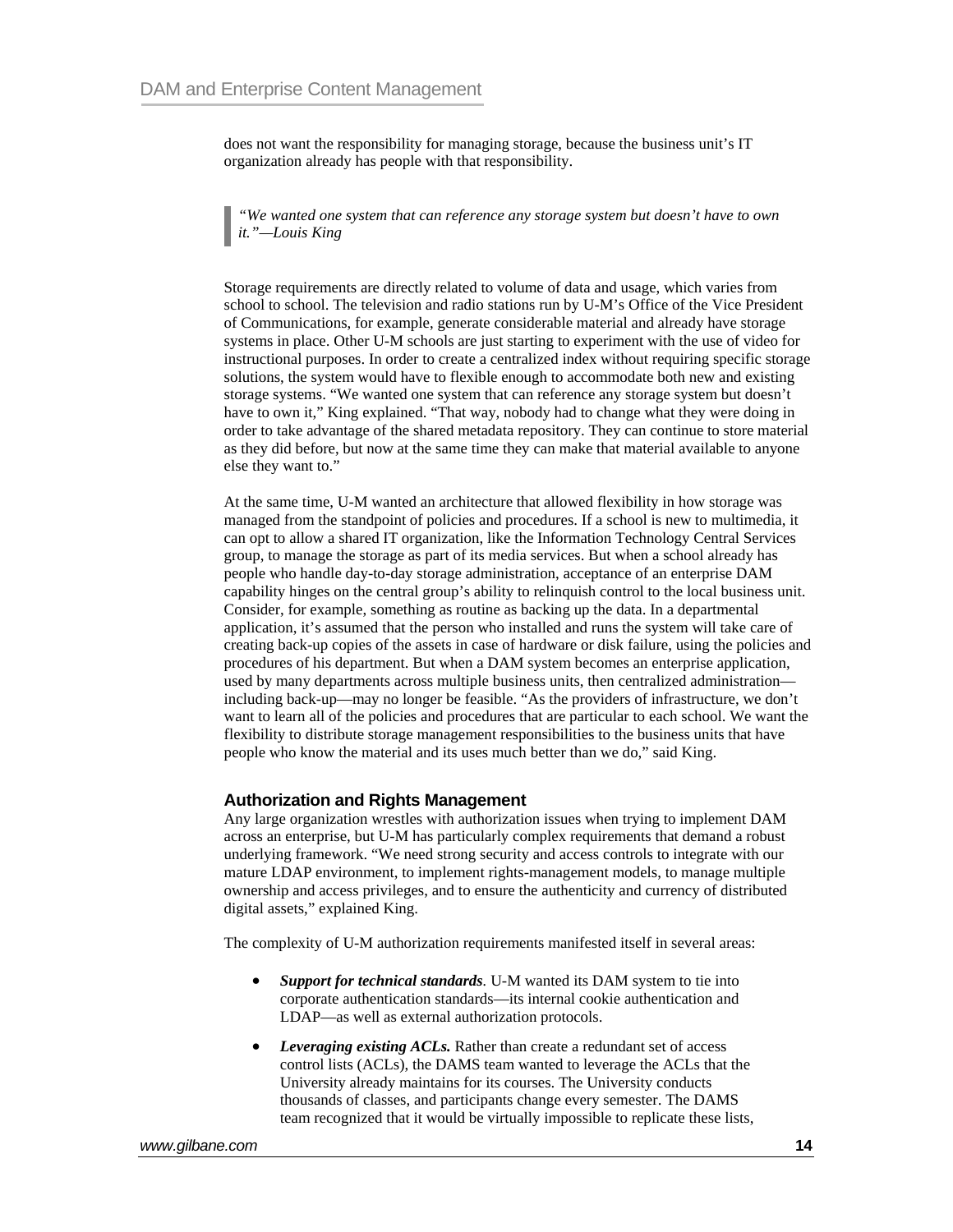and that trying to do so would result in a massive amount of redundant effort.

- *Support of user-defined ACLs.* U-M differs from many corporate settings in that it also has a need for user-defined ACLs. Both faculty and students are allowed to set up both shared and private work areas. For example, there might be departmental ACLs for material to be shared across faculty of a department, and faculty and staff may set up *ad-hoc* project or committee ACLs. All members of the community can also create their own ACLs for communities of interest or individual projects, such as e-portfolios. King estimates that once DAMS gains broad acceptance, U-M may be generating 50,000–100,000 unique ACLs a year, a number far too large for one IT organization to manually maintain.
- *Incorporation of DRM.* Lastly, the University wanted a DAM platform that would not only control internal access but also could tie into mechanisms for tracking and processing licensing rights and ultimately convey these rights in the packaging and delivery of multiple media asset types to multiple audiences, taking into account privileges and privacy issues. King cited the project RFP, which explains the rationale for including digital rights management within the DAMS framework: "We know that we have great needs to manage the delivery of digital assets to multiple communities, each with its own unique requirements regarding digital rights (full or restricted licenses, pay-per-use licenses, public domain distribution, fair use, etc.). In addition, the University must be sensitive to the privacy requirements of the federal government (*e.g.*, FERPA, HIPAA) as well as the privacy and intellectual property rights associated with sponsored research contracts."

### **Summary**

As organizations strive to create value and efficiencies from their DAM investments, they increasingly seek ways to make their assets accessible to other users both inside and outside the organization. Keeping the DAM system consistent with industry standards and emerging enterprise platforms—portals, web application servers, databases, storage systems, and security and authorization frameworks, for example—makes it easier for organizations to stay nimble and adapt their DAM capabilities to changes in both business requirements and technical infrastructure. In a large and complex organization like the University of Michigan, layering digital asset management on top of an underlying enterprise content-management framework provides both the scalability and flexibility required to successfully implement DAM as an enterprise-wide capability.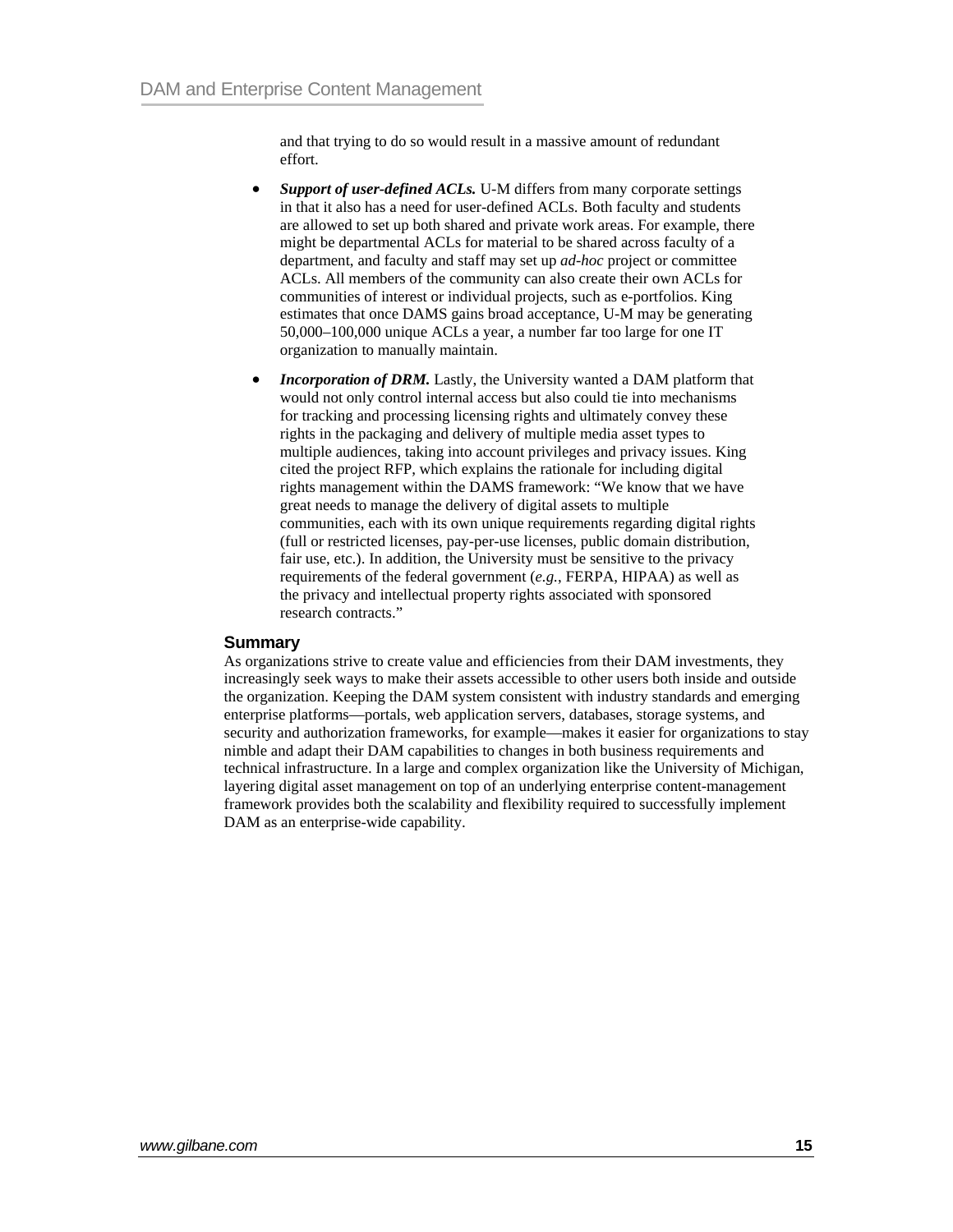## **Conclusions**

## **The DAM Infrastructure Is Changing**

Organizations worldwide are recognizing the importance of managing unstructured content, a portion of which includes rich-media assets that historically were housed within DAM systems. Increasingly, the DAM platform needs to be engineered for a kind of openness and richness that allows ready integration with a wide variety of processes, workflows, and tools. As a result, organizations across the globe are putting into place pan-departmental (enterpriselevel) service frameworks on which new DAM applications will be built.

These service frameworks, or content-management middleware, provide services that were once embedded within discrete applications and could only be accessed by users of those discrete applications. Examples of services that matter in a DAM context include library services, metadata management, storage, authorization, workflow, search, and other features that are often shared by content management and digital asset management applications.

## **Middleware Provides Clear Benefits to DAM**

Building on top of such services:

- *Provides a framework that enables DAM systems to scale* and grow over time.
- *Speeds integration* of managed assets and workflows with business processes and systems across the enterprise.
- *Increases organizational flexibility and adaptability* by abstracting DAM applications from content services provided by the enterprise content platform.
- *Leverages corporate investment in technology and staff expertise* in core platform services and also the investment by larger platform vendors in new content technologies.

## **Key Factors Influence Architectural Choices**

The degree to which a content-management middleware platform provides value to a new DAM implementation is determined in the context of an organization's overall IT strategy and the functional and technical requirements of the implementation.

Among the factors that can help you determine the relative value and weight of leveraging a content middleware platform are:

- *Scale:* The number of business units and end users that the system will serve; the volume of assets and transactions; the diversity of media types and applications; and the level of system reliability and availability required.
- *Modularity*: The degree to which you want DAM application code and user interfaces to be abstracted from physical storage, metadata, workflow, and other content services.
- *Standards:* The organization-specific and market standards to which you want the system to adhere.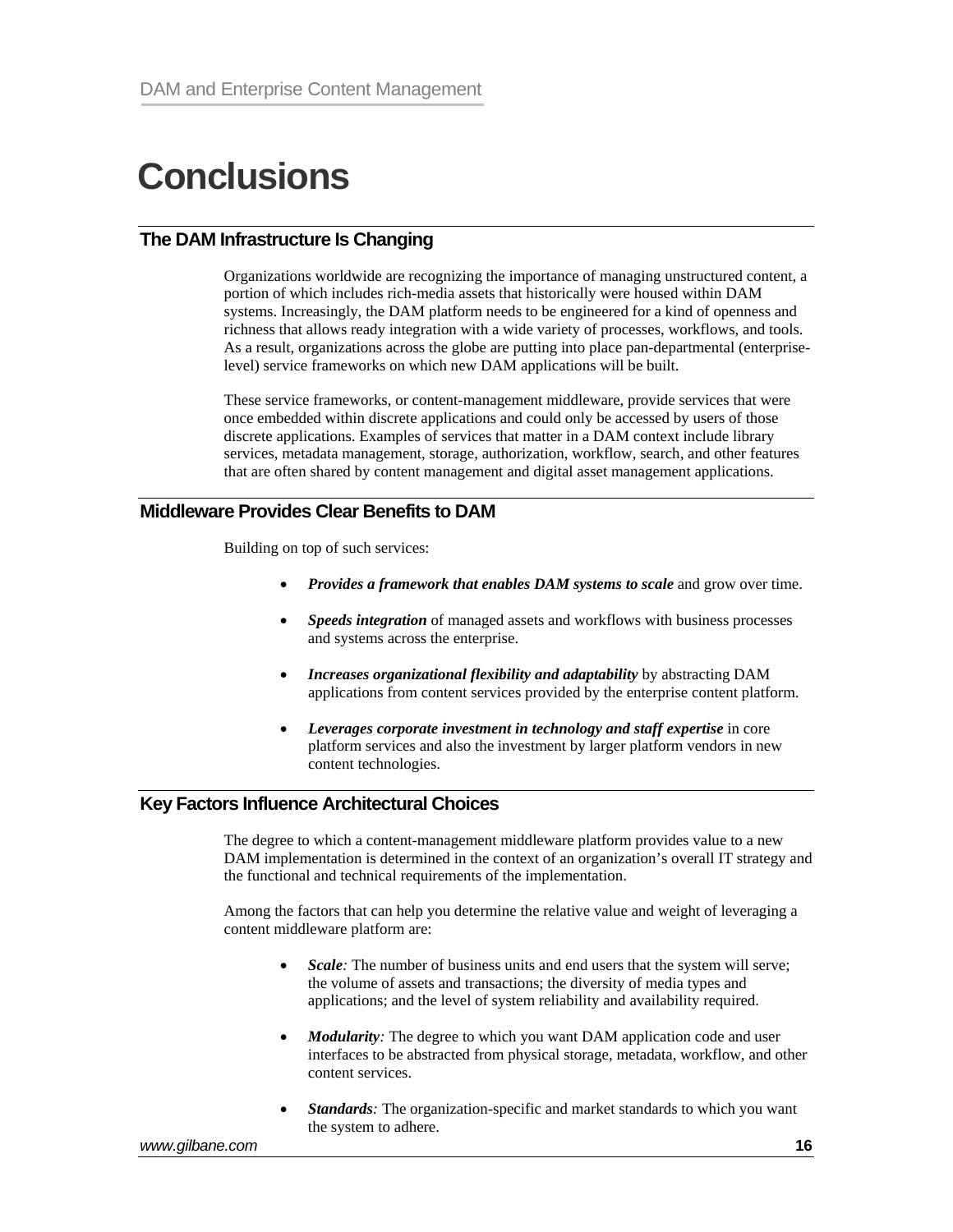- *Skills*: The availability of technical skills within your organization and their domains; your preferred software platforms, programming languages, development environment and interfaces; the opportunity to leverage technical expertise required by the DAM application elsewhere the organization.
- *Administration.* The degree to which you want to be able to distribute operation, control and administration of the system organizationally and geographically without giving up the benefits and efficiencies of a centralized system.
- *Library services and metadata:* The number and complexity of metadata models, taxonomies, and workflows; the opportunity to leverage and integrate with existing content technologies and services; the opportunity to integrate DAM with other systems and business processes.
- *Authentication:* Your requirements for tying DAM into existing corporate authentication protocols and access controls; the complexity of access control required; the type and complexity of rights-management requirements.
- *Storage:* The number and types of storage systems to be supported now and in the future; the need to support decentralized capture and storage while still maintaining a single shared index (logical repository) for searching; the need for both centralized and decentralized administration of storage management.